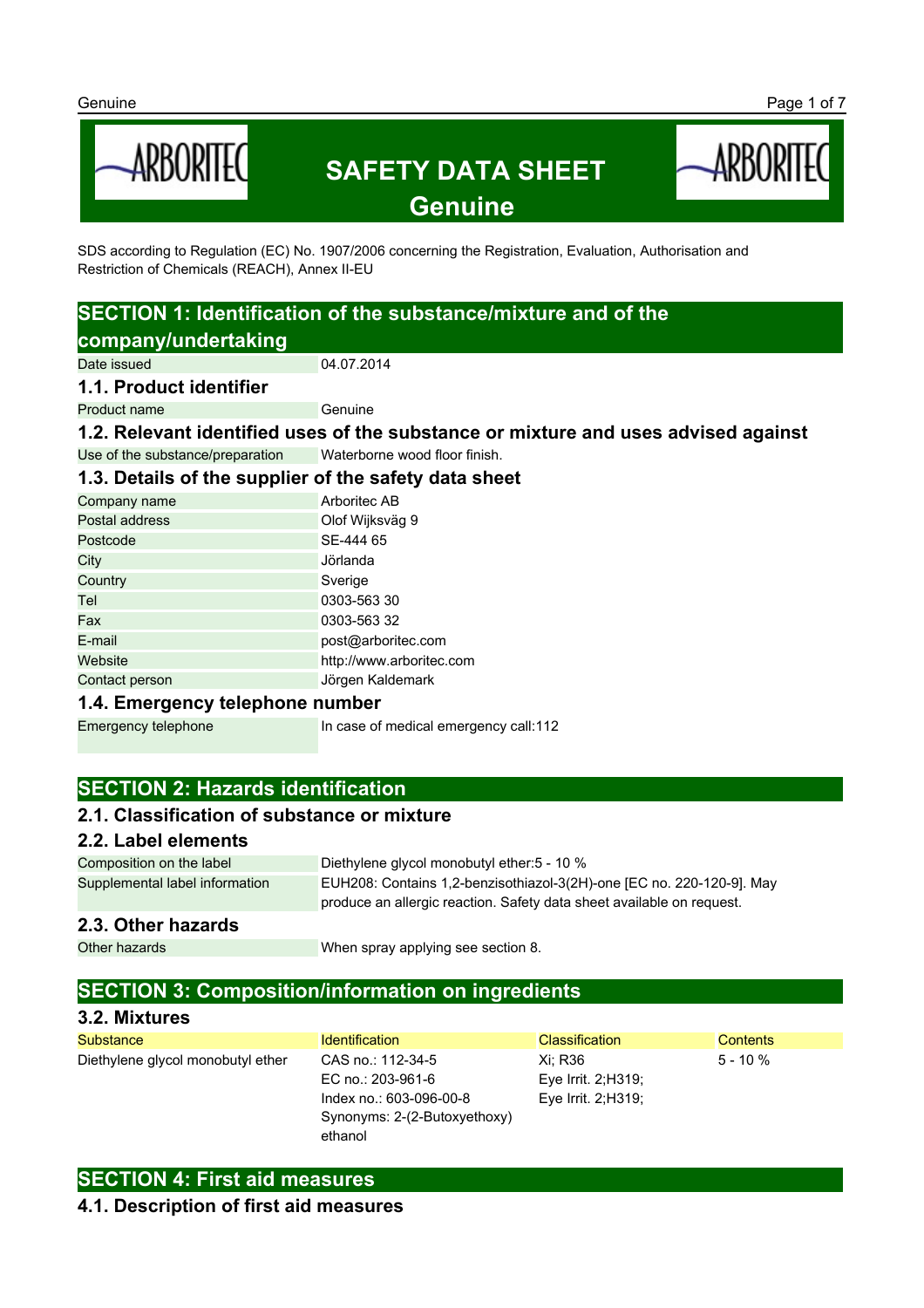| Genuine           | Page 2 of 7                                                                                                                                                                             |
|-------------------|-----------------------------------------------------------------------------------------------------------------------------------------------------------------------------------------|
| General           | Get medical advice/attention if you feel unwell. Never give anything by mouth<br>to an unconscious person.                                                                              |
| <b>Inhalation</b> | Use with adequate ventilation.                                                                                                                                                          |
| Skin contact      | Remove/Take off immediately all contaminated clothing. IF ON SKIN: Wash<br>with plenty of soap and water. Do NOT use solvents or thinners.                                              |
| Eye contact       | IF IN EYES: Rinse cautiously with water for several minutes. Remove contact<br>lenses, if present and easy to do. Continue rinsing. Get medical<br>advice/attention if you feel unwell. |
| Ingestion         | IF SWALLOWED: Call a POISON CENTER or doctor/ physician if you feel<br>unwell.                                                                                                          |

**4.2. Most important symptoms and effects, both acute and delayed**

# **4.3. Indication of any immediate medical attention and special treatment needed**

# **SECTION 5: Firefighting measures**

### **5.1. Extinguishing media**

Suitable extinguishing media Recommended extinguishing media : alcohol resistant foam, CO2, powders, water spray. Do not use water jet.

### **5.2. Special hazards arising from the substance or mixture**

| Fire and explosion hazards | Fire will produce dense black smoke. Decomposition products can be   |
|----------------------------|----------------------------------------------------------------------|
|                            | hazardous. At high temperatures create: Carbon monoxide (CO), carbon |
|                            | dioxide (CO2), smoke, nitrogen gases (NOx).                          |
|                            |                                                                      |

# **5.3. Advice for firefighters**

| Personal protective equipment | Wear respiratory protection.                                                    |
|-------------------------------|---------------------------------------------------------------------------------|
| Other Information             | Eliminate all ignition sources if safe to do so. Do not allow run-off from fire |
|                               | fighting to enter drains or water courses.                                      |

# **SECTION 6: Accidental release measures**

### **6.1. Personal precautions, protective equipment and emergency procedures**

| General measures             | See section 7 and 8.                                                                                                                                                                                                                                                                                                                                                                                                                                                                                                                                        |
|------------------------------|-------------------------------------------------------------------------------------------------------------------------------------------------------------------------------------------------------------------------------------------------------------------------------------------------------------------------------------------------------------------------------------------------------------------------------------------------------------------------------------------------------------------------------------------------------------|
| Personal protection measures | In case of inadequate ventilation wear respiratory protection. Wear fire / flame<br>resistant / retardant clothing. Use personal protective equipment as required.<br>Wear cold insulating gloves / face shield / eye protection. Wear protective<br>gloves / protective clothing / eye protection / face protection. Avoid breathing<br>dust / fume / gas / mist / vapours / spray. If breathing is difficult, remove<br>victim to fresh air and keep at rest in a position comfortable for breathing.<br>Get medical advice/attention if you feel unwell. |

### **6.2. Environmental precautions**

| Environmental precautionary | Collect spillage. Avoid release to the environment. If the product contaminates |
|-----------------------------|---------------------------------------------------------------------------------|
| measures                    | lakes, rivers or sewers, inform appropriate authorities in accordance with      |
|                             | local regulations.                                                              |

### **6.3. Methods and material for containment and cleaning up**

| Cleaning method | Contain and collect spillage with non-combustible absorbent materials, e.g.<br>sand, earth, vermiculite, diatomaceous earth and place in container for<br>disposal according to local regulations (see section 13). Clean preferably with<br>a detergent; avoid use of solvents. |
|-----------------|----------------------------------------------------------------------------------------------------------------------------------------------------------------------------------------------------------------------------------------------------------------------------------|
|                 |                                                                                                                                                                                                                                                                                  |

# **6.4. Reference to other sections**

# **SECTION 7: Handling and storage**

# **7.1. Precautions for safe handling**

Handling **Avoid spilling, skin- and eye contact. Avoid breathing dust / fume / gas /** mist / vapours / spray. Avoid breathing dust.

### **Protective Safety Measures**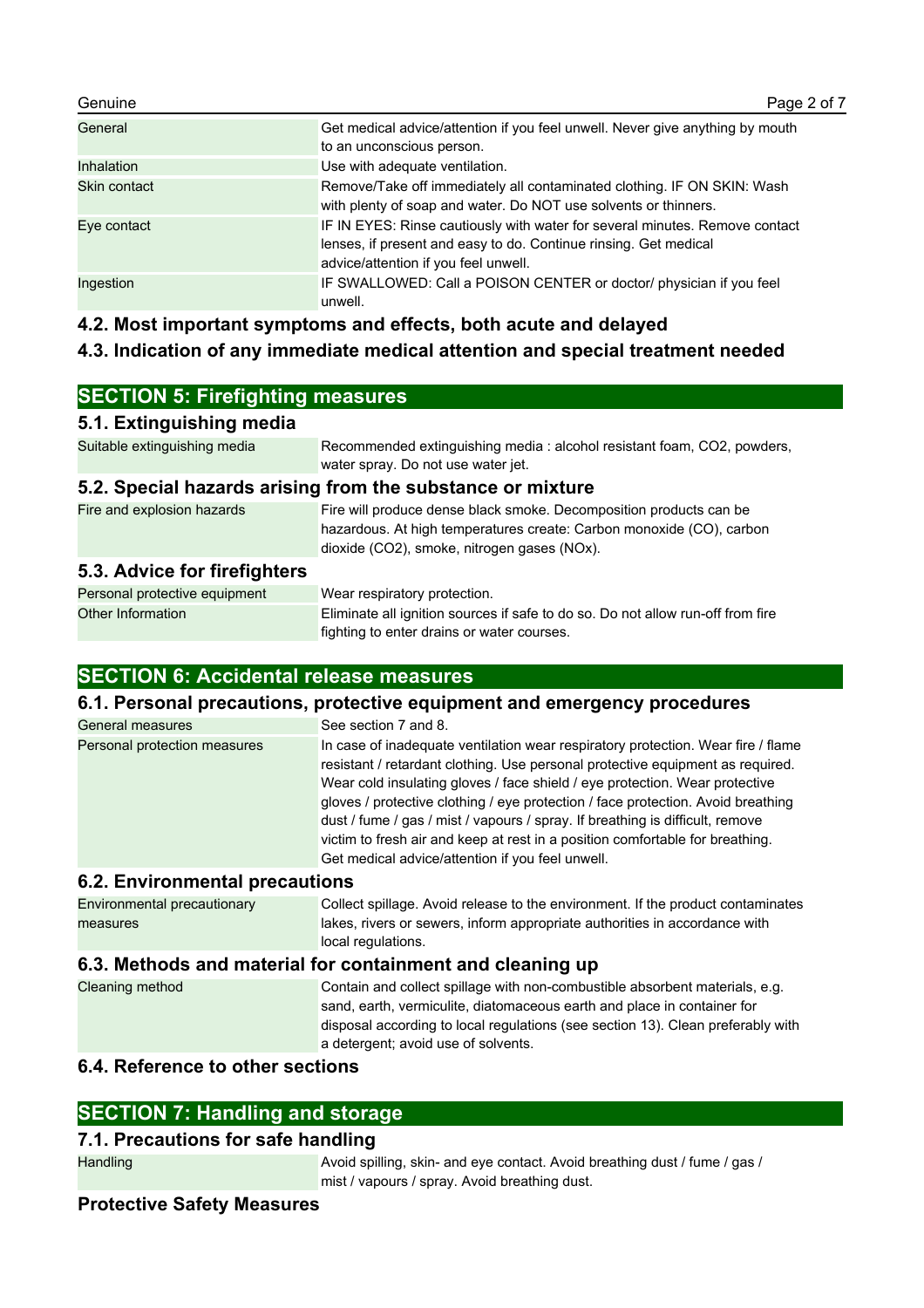| <b>Protective Safety Measures</b>                                 | Smoking, eating and drinking is forbidden in application area. Remove<br>contaminated clothing and protective gear before you get to an area where<br>meals are taken.                                                  |  |
|-------------------------------------------------------------------|-------------------------------------------------------------------------------------------------------------------------------------------------------------------------------------------------------------------------|--|
| Additional information                                            | For personal protection see Section 8. Never use pressure to empty:<br>container is not a pressure vessel.                                                                                                              |  |
| 7.2. Conditions for safe storage, including any incompatibilities |                                                                                                                                                                                                                         |  |
| Storage                                                           | Keep only in original container. Store in a well-ventilated place. Keep<br>container tightly closed. Keep cool. Protect from sunlight. Store in a dry place.<br>Tillse att gällande arbetsmiljölagstiftning följs.      |  |
| <b>Conditions To Avoid</b>                                        | Keep away from heat / sparks / open flames / hot surfaces. - No smoking.<br>Protect from sunlight. Keep away from oxidizing agents, from strongly alkaline<br>and strongly acid materials. Prevent unauthorized access. |  |
| <b>Conditions for safe storage</b>                                |                                                                                                                                                                                                                         |  |
| <b>Storage Temperature</b>                                        | Value: 5-25 Celsius                                                                                                                                                                                                     |  |
| 7.3. Specific end use(s)                                          |                                                                                                                                                                                                                         |  |
| <b>Recommendations</b>                                            | Do not handle until all safety precautions have been read and understood.                                                                                                                                               |  |

**Specific end users**

# **SECTION 8: Exposure controls/personal protection**

# **8.1. Control parameters**

# **Occupational Exposure limit values**

| <b>Substance</b>                                    | <b>Identification</b>                                                                                                                                                                                                                                                  | Value                                                                                   | <b>TWA Year</b> |
|-----------------------------------------------------|------------------------------------------------------------------------------------------------------------------------------------------------------------------------------------------------------------------------------------------------------------------------|-----------------------------------------------------------------------------------------|-----------------|
| Diethylene glycol monobutyl ether                   | CAS no.: 112-34-5<br>EC no.: 203-961-6<br>Index no.: 603-096-00-8<br>Synonyms: 2-(2-Butoxyethoxy)<br>ethanol                                                                                                                                                           | 8-hour TWA: 10 ppm<br>8-hour TWA: 67,5 mg/m3<br>15 min.: 15 ppm<br>15 min.: 101,2 mg/m3 | 2011            |
| 8.2. Exposure controls                              |                                                                                                                                                                                                                                                                        |                                                                                         |                 |
| Precautionary measures to prevent exposure          |                                                                                                                                                                                                                                                                        |                                                                                         |                 |
| Appropriate engineering controls                    | Use with adequate ventilation. If possible this should be achieved by local<br>extraction and good exhaust ventilation. If these are not sufficient to maintain<br>concentrations of particulates and solvent vapors below the OEL, suitable<br>respiratory equipment. |                                                                                         |                 |
| <b>Respiratory protection</b>                       |                                                                                                                                                                                                                                                                        |                                                                                         |                 |
| Respiratory protection                              | Respiratory protection with gas filter (brown A) must be used if air<br>concentration exceeds acceptable level (OEL).                                                                                                                                                  |                                                                                         |                 |
| Mask type                                           | When spraying, use half-or full face mask with filter P2 (IIb) to spray.                                                                                                                                                                                               |                                                                                         |                 |
| <b>Hand protection</b>                              |                                                                                                                                                                                                                                                                        |                                                                                         |                 |
| Hand protection                                     | Wear cold insulating gloves / face shield / eye protection.                                                                                                                                                                                                            |                                                                                         |                 |
| Skin-/ hand protection, long term<br>contact        | For prolonged or repeated contact use gloves made of butyl rubber.                                                                                                                                                                                                     |                                                                                         |                 |
| Suitable materials                                  | Barrier creams may help to protect the skin, but they should however not be<br>used once exposure has occurred.                                                                                                                                                        |                                                                                         |                 |
| Eye / face protection                               |                                                                                                                                                                                                                                                                        |                                                                                         |                 |
| Suitable Eye Protection                             | Wear cold insulating gloves / face shield / eye protection.                                                                                                                                                                                                            |                                                                                         |                 |
| <b>Skin protection</b>                              |                                                                                                                                                                                                                                                                        |                                                                                         |                 |
| Skin protection (except hands)                      | Wear fire / flame resistant / retardant clothing.                                                                                                                                                                                                                      |                                                                                         |                 |
| <b>Exposure controls</b>                            |                                                                                                                                                                                                                                                                        |                                                                                         |                 |
| Safety measures for consumer use<br>of the chemical | Read label before use.                                                                                                                                                                                                                                                 |                                                                                         |                 |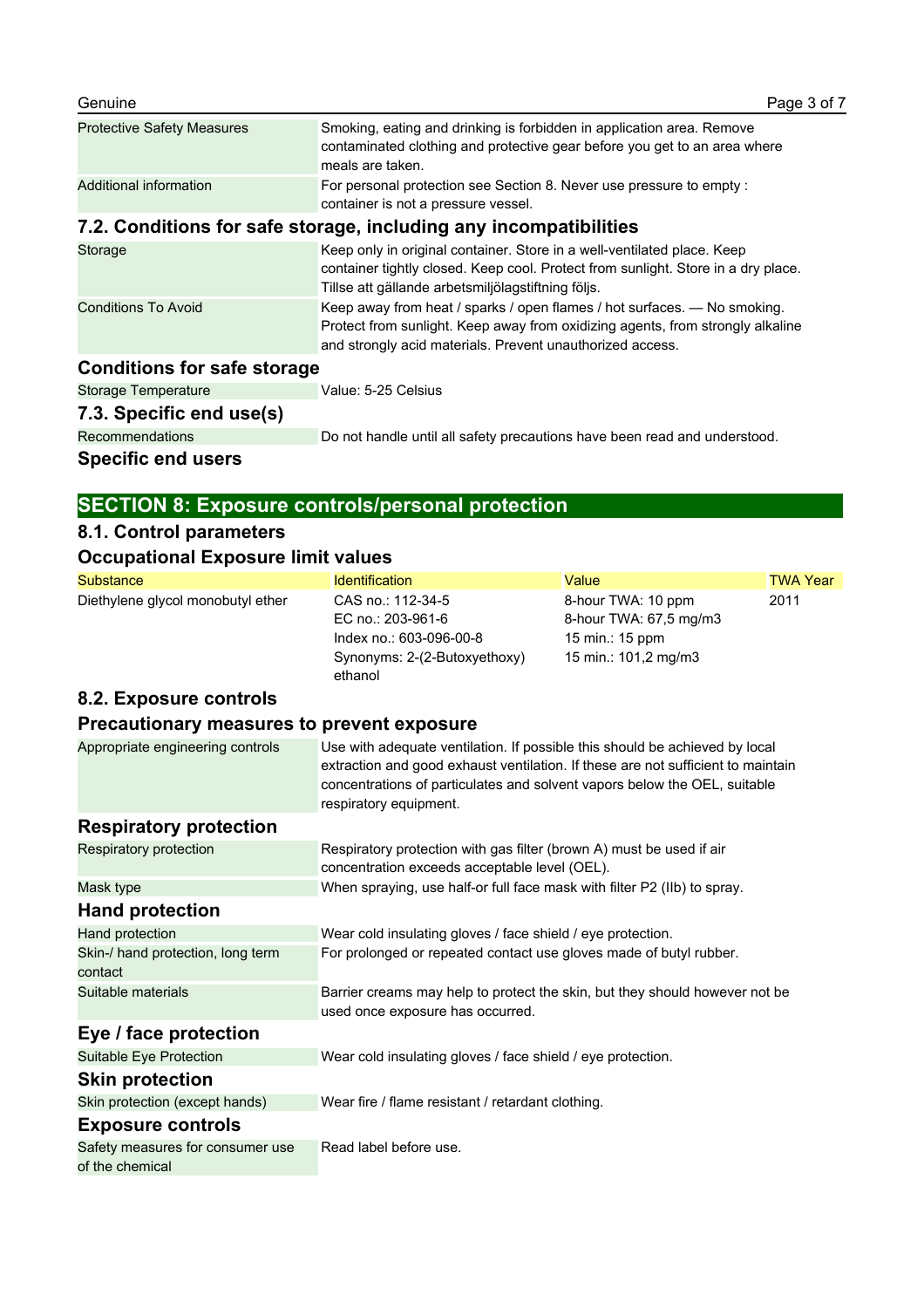# **SECTION 9: Physical and chemical properties**

# **9.1. Information on basic physical and chemical properties**

| Physical state                                         | Liquid.                                                                   |
|--------------------------------------------------------|---------------------------------------------------------------------------|
| Odour                                                  | Faint.                                                                    |
| Comments, Odour limit                                  | Not applicable.                                                           |
| Comments, pH (as supplied)                             | Not determined.                                                           |
| Comments, pH (aqueous solution)                        | Not determined.                                                           |
| Comments, Melting point / melting<br>range             | Not determined.                                                           |
| Comments, Boiling point / boiling<br>range             | Not determined.                                                           |
| Flash point                                            | Value: 105 °C                                                             |
| Comments, Evaporation rate                             | Not determined.                                                           |
| Flammability (solid, gas)                              | Not determined                                                            |
| Lower explosion limit with unit of                     | Value: 0,8 %                                                              |
| measurement                                            |                                                                           |
| Upper explosion limit with units of<br>measurement     | Value: 9,4 %                                                              |
| Comments, Vapour pressure                              | Not determined.                                                           |
| Comments, Vapour density                               | Not determined.                                                           |
| Specific gravity                                       | Value: 1,05 g/ml                                                          |
|                                                        | Method of testing: ASTM6450                                               |
|                                                        | Test temperature: 23 °C                                                   |
| Solubility in water                                    | unlimited.                                                                |
| Comments, Partition coefficient: n-<br>octanol / water | Not applicable.                                                           |
| Comments, Viscosity                                    | Not determined.                                                           |
|                                                        | Does not affect the assessment.                                           |
| <b>Explosive properties</b>                            | Not explosive.                                                            |
| Oxidising properties                                   | Not Oxidising.                                                            |
| 9.2. Other information                                 |                                                                           |
| <b>Content Of Voc</b>                                  | Value: 60 g/l                                                             |
|                                                        | Comments: Initial boiling point less than or equal to 250 degree Celsius. |

| <b>SECTION 10: Stability and reactivity</b> |                                                                                                                          |  |
|---------------------------------------------|--------------------------------------------------------------------------------------------------------------------------|--|
| 10.1. Reactivity                            |                                                                                                                          |  |
| Reactivity                                  | No reactive.                                                                                                             |  |
| 10.2. Chemical stability                    |                                                                                                                          |  |
| <b>Stability</b>                            | Stable under recommended storage and handling conditions (see section 7).                                                |  |
| 10.3. Possibility of hazardous reactions    |                                                                                                                          |  |
| Possibility of hazardous reactions          | No dangerous if handled according to Technical Information.                                                              |  |
| 10.4. Conditions to avoid                   |                                                                                                                          |  |
| Conditions to avoid                         | No applicable.                                                                                                           |  |
| 10.5. Incompatible materials                |                                                                                                                          |  |
| Materials to avoid                          | Keep away from oxidizing agents, strongly alkaline and strongly acid materials<br>in order to avoid exothermic reaction. |  |
| 10.6. Hazardous decomposition products      |                                                                                                                          |  |
| Hazardous decomposition products            | When exposed to high temperature may produce hazardous decomposition                                                     |  |

products such as carbon monoxide and dioxide, smoke, oxides of nitrogen.

# **SECTION 11: Toxicological information**

# **11.1. Information on toxicological effects**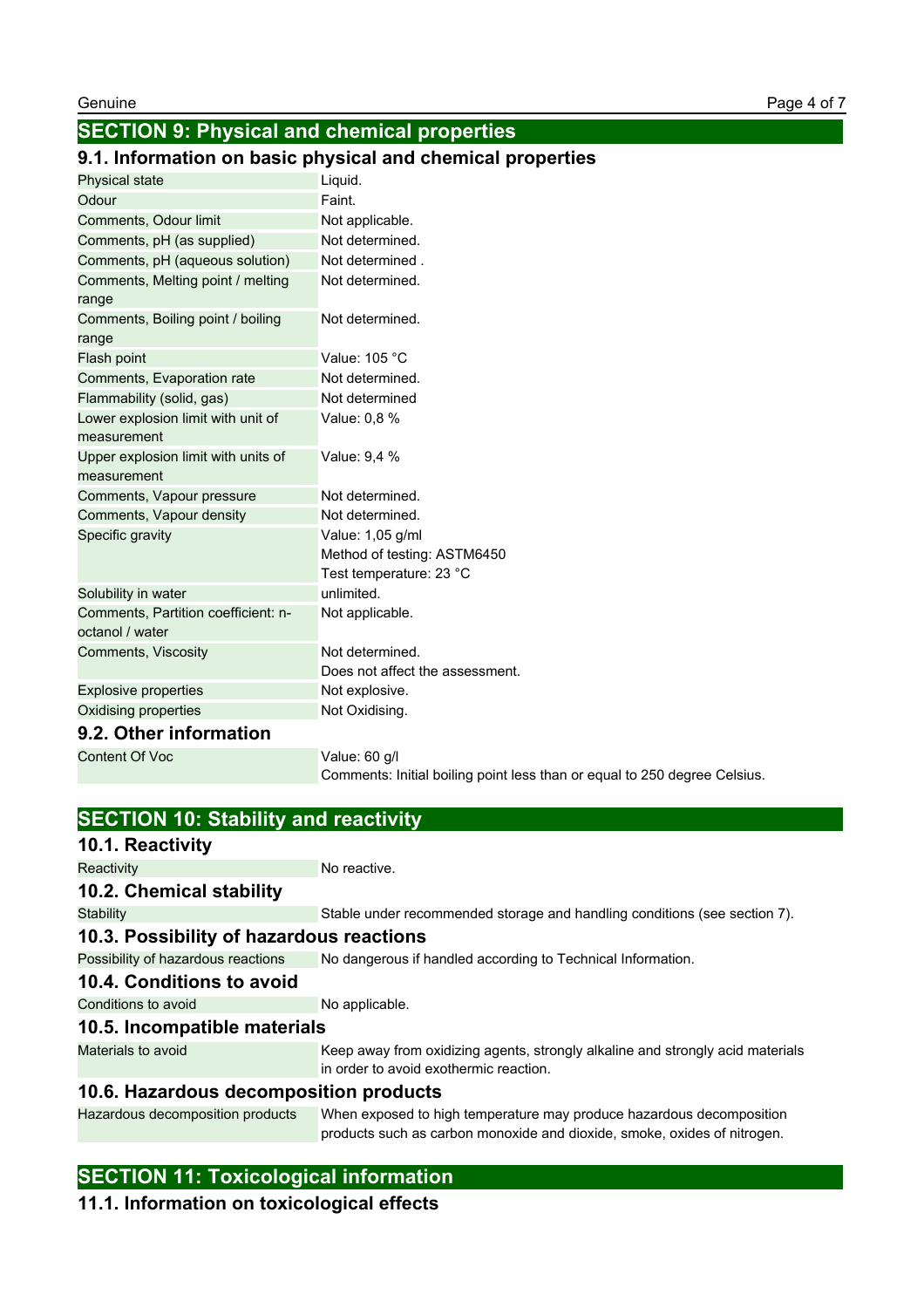### **Toxicological data for substances**

| Substance   | Diethylene glycol monobutyl ether |
|-------------|-----------------------------------|
| LD50 oral   | Value: 5660 mg/kg                 |
|             | Animal test species: Rat          |
| LD50 dermal | Value: 2700 mg/kg                 |
|             | Animal test species: Rabbit       |

# **Potential acute effects**

| <b>Inhalation</b>                   | May cause drowsiness or dizziness. May cause respiratory irritation.               |
|-------------------------------------|------------------------------------------------------------------------------------|
| Skin contact                        | No information is available.                                                       |
| Eye contact                         | No information available.                                                          |
| Ingestion                           | Ingestion may cause nausea and vomiting.                                           |
| Skin corrosion / irritation, other  | No information available.                                                          |
| information                         |                                                                                    |
| Aspiration hazard, comments         | When applying see section 8.                                                       |
| Eye damage or irritation other info | If splashed in the eyes, the liquid may cause irritation and reversible<br>damage. |

### **Delayed effects / repeated exposure**

| General respiratory or skin           | Prolonged or repeated contact may defat the skin, resulting in non-allergic |
|---------------------------------------|-----------------------------------------------------------------------------|
| sensitisation                         | contact eczema and absorption through the skin.                             |
| STOT-single exposure                  | No information available.                                                   |
| STOT-repeated exposure                | No information available.                                                   |
| Carcinogenic, Mutagenic or Reprotoxic |                                                                             |
| Carcinogenicity human experience      | No information is available.                                                |

#### Carcinogenicity human experience No information is available. Germ Cell Mutagenicity, human experience No information available.

Reproductive toxicity No information available.

# **SECTION 12: Ecological information**

### **12.1. Toxicity**

Acute aquatic, fish, Comments Not expected to be toxic to aquatic life.

### **Toxicological data for substances**

| Substance                | Diethylene glycol monobutyl ether     |
|--------------------------|---------------------------------------|
| Acute aquatic, fish      | Value: 2000 mg/L                      |
|                          | Method of testing: LC50               |
|                          | Species: Inland silverside            |
|                          | Duration: 96h                         |
|                          | Test reference: salt water            |
| Acute aguatic, fish LCLo | Value: 1300 mg/L                      |
|                          | Method of testing: LC50               |
|                          | Species: Bluegill Lepomis macrochirus |
|                          | Duration: 96h                         |
|                          | Test reference: Sweetwater            |

#### **12.2. Persistence and degradability**

Persistence and degradability description Not determined.

### **12.3. Bioaccumulative potential**

Bioaccumulative potential Not determined.

### **12.4. Mobility in soil**

Mobility Soluble in water.

### **12.5. Results of PBT and vPvB assessment**

PBT assessment results Not classified as PBT / vPvB of current EU criteria.

### **12.6. Other adverse effects**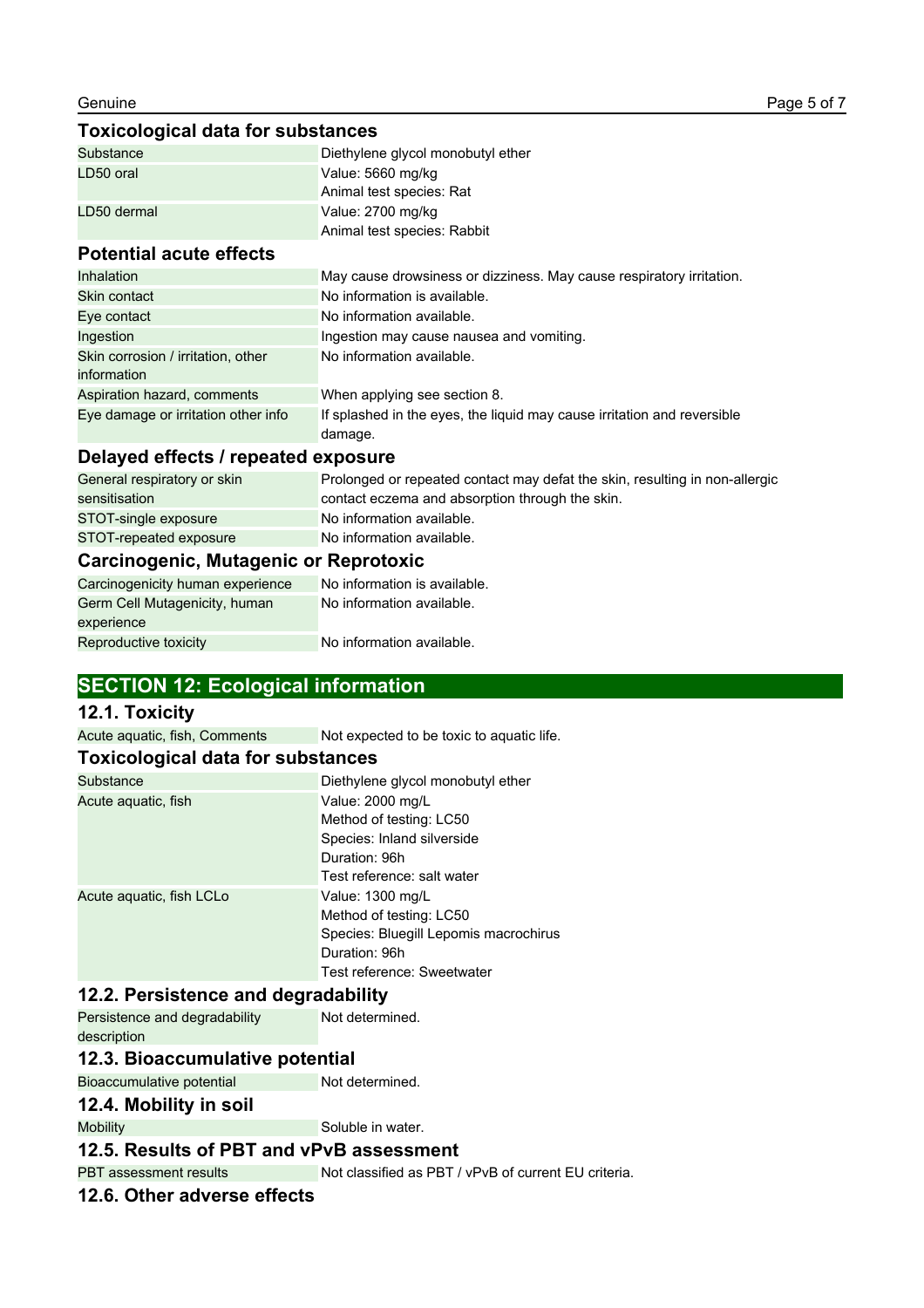Other adverse effects / Remarks None known.

### **SECTION 13: Disposal considerations**

### **13.1. Waste treatment methods**

| Specify the appropriate methods of<br>disposal | Avoid release to the environment. Collect spillage. Wastes and empty<br>containers should be disposed of in accordance with regulations made under<br>the Control of Pollution Act and the Environmental Protection Act.       |
|------------------------------------------------|--------------------------------------------------------------------------------------------------------------------------------------------------------------------------------------------------------------------------------|
| Product classified as hazardous<br>waste       | No.                                                                                                                                                                                                                            |
| EWC waste code                                 | EWC: 08 WASTES FROM THE MANUFACTURE, FORMULATION, SUPPLY<br>AND USE (MFSU) OF COATINGS (PAINTS, VARNISHES AND VITREOUS<br>ENAMELS), ADHESIVES, SEALANTS AND PRINTING INKS, National<br>waste code: 01, National wastegroup: 12 |

# **SECTION 14: Transport information**

### **14.1. UN number**

Comments Not dangerous goods.

Transport in accordance with national law and ADR for road, RID for rail, IMDG for sea and ICAO / IATA for air. For complete information on transport, see transport document.

### **14.2. UN proper shipping name**

| ADR.             |  |
|------------------|--|
| <b>RID</b>       |  |
| <b>IMDG</b>      |  |
| <b>ICAO/IATA</b> |  |

**14.3. Transport hazard class(es)**

### **14.4. Packing group**

**14.5. Environmental hazards**

IMDG Marine pollutant No

**14.6. Special precautions for user**

### **14.7. Transport in bulk according to Annex II of MARPOL 73/78 and the IBC Code**

# **SECTION 15: Regulatory information**

### **15.1. Safety, health and environmental regulations/legislation specific for the**

### **substance or mixture**

| Legislation and regulations | The labeling of the product according to EC directives 67/548/EEC.<br>1999/45/EC, see section 2.                                                                                                    |
|-----------------------------|-----------------------------------------------------------------------------------------------------------------------------------------------------------------------------------------------------|
|                             | Classification and labeling of substances under Directive 67/548/EC.<br>1999/45/EC, see section 3.                                                                                                  |
|                             | Classification and labeling of substances according to Regulation (EC)<br>1272/2008 (CLP) is in section 3.<br>Safety data sheet is designed according to EU Commission Regulation No.<br>1907/2006. |

### **15.2. Chemical safety assessment**

Chemical safety assessment performed

### **SECTION 16: Other information**

List of relevant R-phrases (under R36 Irritating to eyes.

No